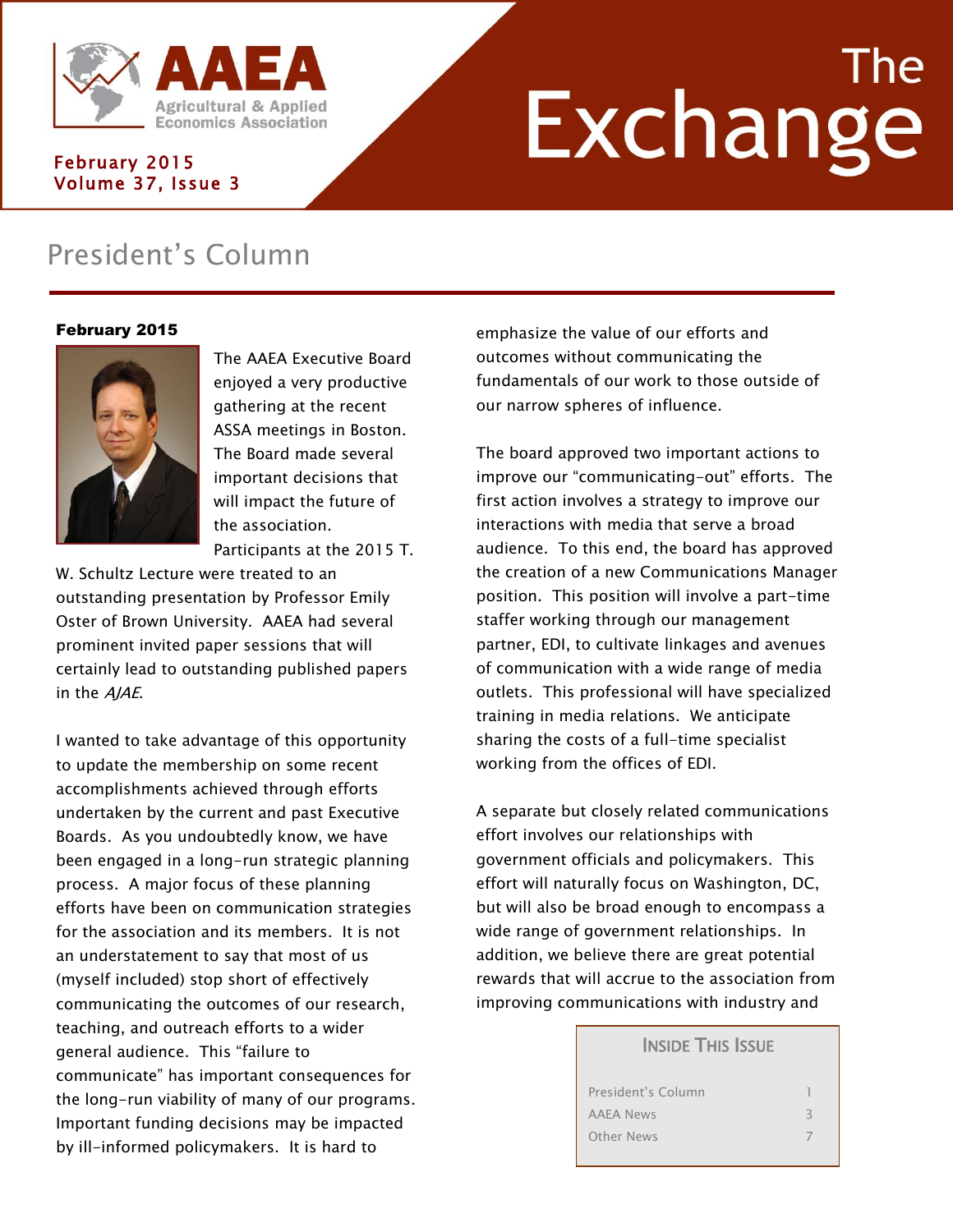non-governmental groups and representatives. Again, such efforts will naturally focus on Washington, DC, but will also be broad enough to reach important representatives throughout the world.

The AAEA has enjoyed a long partnership with the Council on Food, Agricultural, and Resource Economics (C-FARE) that has represented the interests of our profession and the membership of AAEA in Washington, DC. The Board believes that this relationship can be made more effective and efficient by establishing a clearer set of objectives for C-FARE and its relationship with AAEA. We believe the interests of both organizations are best served by having a very clear and direct set of objectives that the AAEA contracts with C-FARE to accomplish. A similar contractual relationship exists with our management partner, EDI, and has proven to be exceptionally productive and efficient. The AAEA contracts with EDI to perform tasks intended to serve the membership and the association.

We are in the process of arranging a similar contractual relationship with C-FARE. A new committee—the Governmental Relations Committee—will be charged with working in collaboration with the AAEA Board to establish specific tasks and objectives that we wish C-FARE to pursue on our behalf. This committee will consist of four members of the AAEA, including the Past President. The initial

committee will include Keith Coble, Stephanie Mercier, Kitty Smith, as well as both Julie Caswell and myself serving in the Past-President capacity. This committee will develop a scope of work to be contracted for on an annual basis. They will also be responsible for assessing the impact and effectiveness of the contracted work completed in the previous year. A report to the AAEA Board will be submitted by the Government Relations Committee at least annually. The board approved a budget of \$40,000 in funding from the AAEA Trust and \$20,000 from the AAEA operating budget to support this contractual relationship. C-FARE is building additional partnerships with other organizations and we anticipate greater focus and efficiency in concentrating on the association's relationships with government, industry, and nongovernmental organizations.

The Board also approved some changes to the committee structure. This includes establishing a Publications Committee. The Publications Committee will consist of the Editors of the AAEA journals and *Choices*, a board liaison, two at-large members, and an ex-officio representative from AAEA's publishing partner, Oxford University Press. This committee will replace the current Publications and Communications/Outreach Committees.

> Barry Goodwin AAEA President

2015 AAEA & WAEA **Joint Annual Meeting** July 26-28, 2015

**San Francisco**<br>**On Demand**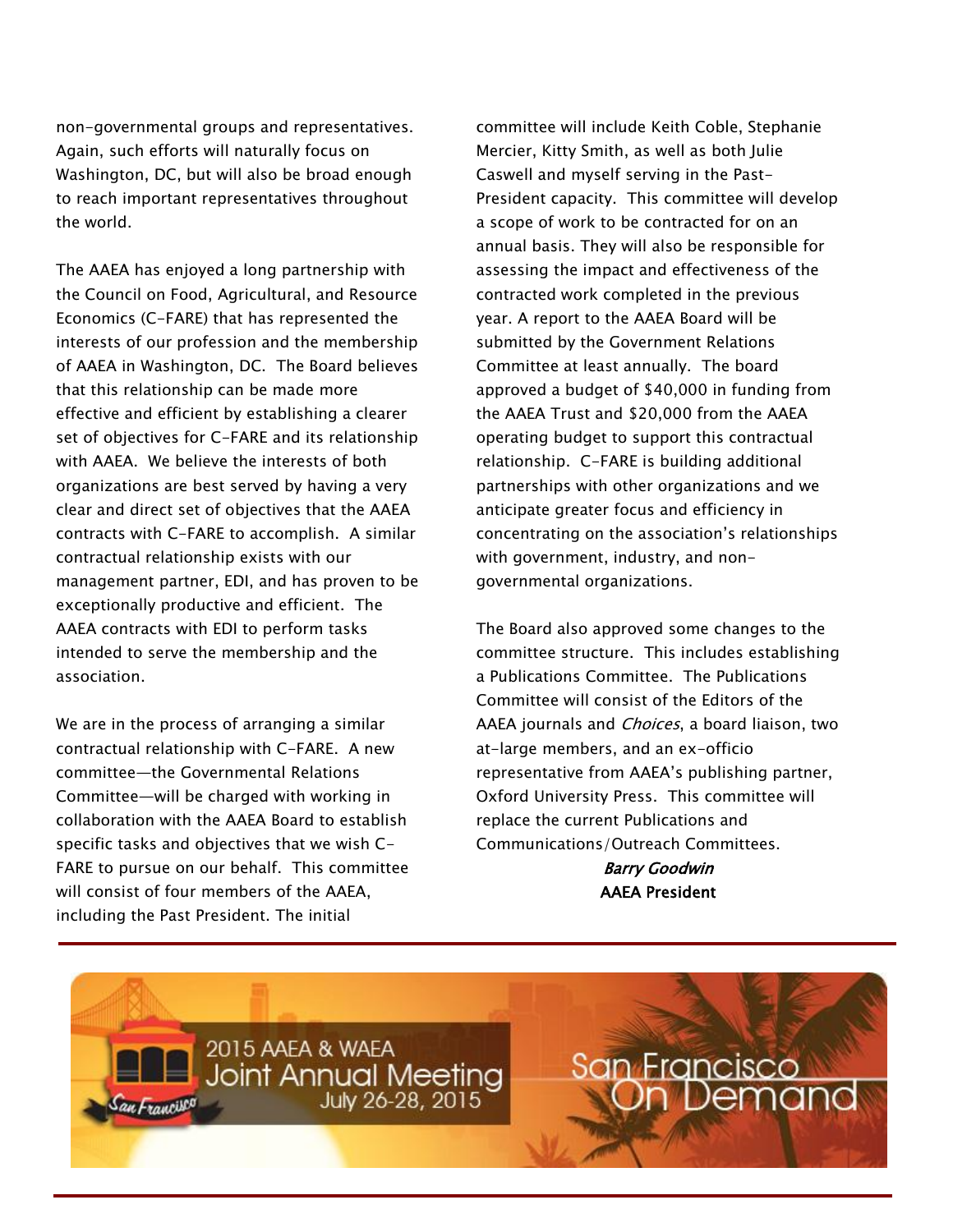#### AAEA News

#### Meet AAEA's 2015 Fellows

The [AAEA Fellows Selection Committee](http://www.aaea.org/about-aaea/aaea-committees) has selected six outstanding members to be honored as the 2015 [AAEA Fellows.](http://www.aaea.org/about-aaea/awards-and-honors/aaea-fellows) All of the Fellow recipients have made exceptional contributions to the profession. They are leaders shaping the future of the Association and the field of agricultural and applied economics as a whole.

The 2015 AAEA Fellows are:

- C. Peter Timmer, Harvard University
- Ariel Dinar, University of California, Riverside
- Alan Olmstead, University of California, Davis
- J. Edward Taylor, University of California, Davis
- Jayson Lusk, Oklahoma State University
- James MacDonald, USDA Economic Research Service

Congratulations to Timothy Beatty from University of California, Davis and Travis Lybbert, from University of California, Davis, who have been named the new Editors of the AJAE. They will begin their work in August 2015. AAEA would like to welcome Timothy and Travis to the editorial team.

AAEA would also like to congratulate and thank Brian Roe from Ohio State University and Madhu Khanna from University of Illinois – Urbana for their exceptional editorial service for AJAE. Both served from 2011 – 2015 working on volumes 95-98. They will complete their term for AJAE in December, 2015.

In the upcoming issues of *The Exchange*, you can learn more about each of the Fellows with a detailed biography of achievements in their career. You can also read about them by searching for our hashtag on Facebook and Twitter: #MeetAAEA2015Fellows.

#### **AJAE** Editorial Announcement

American Journal of **Agricultural Economics** 

The American Journal of Agricultural Economics provides a forum for creative and scholarly work on the economics of agriculture and food, natural resources and the environment, and rural and community development throughout the world. In 2014, AAEA collected applications for two editorial positions and after much thought and consideration, the new editors were selected.

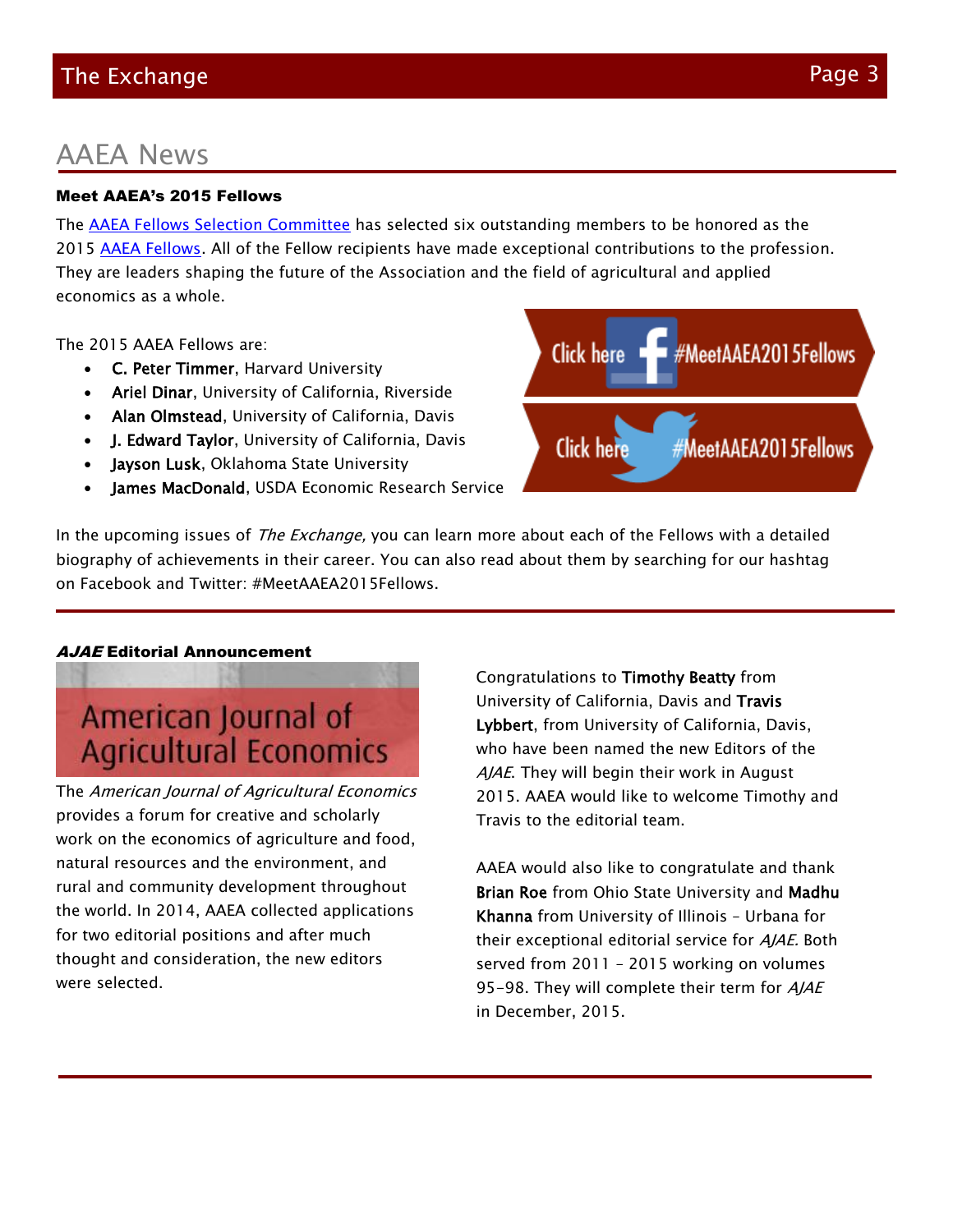

#### Call for Award Nominations: 2015 AAEA Annual Awards

The awards program of the Agricultural & Applied Economics Association recognizes and enhances professional excellence in agricultural and applied economics. Students, early career professionals, and experienced members are selected on the basis of their achievements in research, teaching and extension activities.

Winners are recognized at the AAEA Annual Meeting during the AAEA Awards and Fellows Recognition Ceremony. All 2015 AAEA Annual Award nominations are due by February 9, 2015. Please see the calls below for instructions on how to submit an award nomination or visit the awards page at [http://www.aaea.org/about-aaea/awards-and-honors/aaea-annual--awards.](http://www.aaea.org/about-aaea/awards-and-honors/aaea-annual--awards)

- [Bruce Gardner Memorial Prize for Applied Policy Analysis Award](http://www.aaea.org/about-aaea/awards-and-honors/aaea-annual--awards/bruce-gardner-memorial-prize-for-applied-policy-analysis)
- [Distinguished Extension/Outreach Program Awards](http://www.aaea.org/about-aaea/awards-and-honors/aaea-annual--awards/distinguished-extensionoutreach-program-awards)
- [Distinguished Teaching Awards](http://www.aaea.org/about-aaea/awards-and-honors/aaea-annual--awards/distinguished-teaching-awards)
- **[Outstanding Doctoral Dissertation Award](http://www.aaea.org/about-aaea/awards-and-honors/aaea-annual--awards/outstanding-doctoral-dissertation-award)**
- [Outstanding Master's Thesis Awards](http://www.aaea.org/about-aaea/awards-and-honors/aaea-annual--awards/outstanding-masters-thesis)
- [Publication of Enduring Quality Award](http://www.aaea.org/about-aaea/awards-and-honors/aaea-annual--awards/publication-of-enduring-quality)
- [Quality of Communication Award](http://www.aaea.org/about-aaea/awards-and-honors/aaea-annual--awards/quality-of-communication-award)
- [Quality of Research Discovery Award](http://www.aaea.org/about-aaea/awards-and-honors/aaea-annual--awards/quality-of-research-discovery-award)

Questions? Please contact the AAEA Business Office at [info@aaea.org](mailto:info@aaea.org) or at (414) 918-3190.

#### Thank you for submitting!

Thank you to everyone who submitted a selected presentation for the 2015 [AAEA &](http://www.aaea.org/meetings/annual-meeting/2015-aaea--waea-joint-annual-meeting/san-francisco-on-demand/san-franciscon-on-demand-issue-1)  [WAEA Joint Annual Meeting](http://www.aaea.org/meetings/annual-meeting/2015-aaea--waea-joint-annual-meeting/san-francisco-on-demand/san-franciscon-on-demand-issue-1) in San Francisco. There were a total of 1,295 abstracts submitted which is the highest number of submissions in recent history. For your comparison, here are the previous numbers of submissions for the past meetings.

#### Historical Abstract Submissions

- 2014 (Minneapolis): 893
- 2013 (DC): 1228
- 2012 (Seattle): 936
- 2011 (Pittsburgh): 789
- 2010 (Denver): 923

#### The [AAEA Selected Presentations Committee](http://www.aaea.org/about-aaea/aaea-committees#Presentation)

along with the Topic Leaders and Reviewers, begin the difficult task of reviewing and organizing these many submissions into the sessions that will be presented this summer. Notifications regarding the acceptance of abstracts will be sent out in late-March, so keep an eye on your inboxes.

Thanks for your interest in participating in the 2015 Joint Annual Meeting, and we look forward to seeing you in San Francisco!

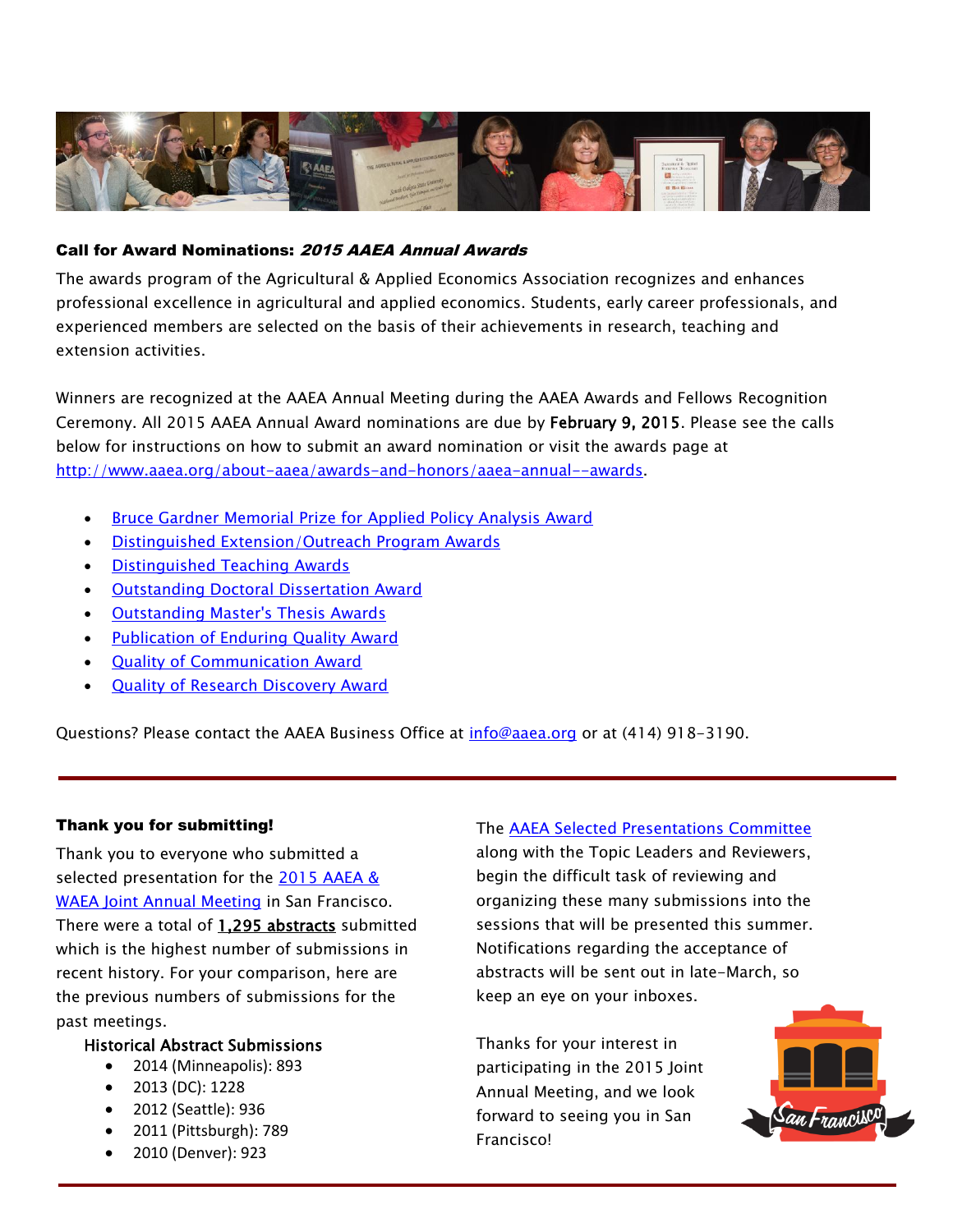#### Call for Selected Poster Reviewers

Improve the learning experience at the 2015 AAEA & [WAEA Joint Annual Meeting](http://www.aaea.org/meetings/annual-meeting/2015-aaea--waea-joint-annual-meeting/san-francisco-on-demand/san-franciscon-on-demand-issue-1) and volunteer to be a Poster Reviewer.



For the 2014 Annual Meeting, AAEA made efforts to increase the opportunities for poster presenters to interact with meeting attendees. These efforts included the Sunday night Poster Reception and dedicated poster sessions on Monday and Tuesday over the lunch period.

Poster presenters will have another new opportunity to receive feedback on their research at the [2015](http://www.aaea.org/meetings/annual-meeting/2015-aaea--waea-joint-annual-meeting/san-francisco-on-demand/san-franciscon-on-demand-issue-1)  [AAEA & WAEA Joint Annual Meeting.](http://www.aaea.org/meetings/annual-meeting/2015-aaea--waea-joint-annual-meeting/san-francisco-on-demand/san-franciscon-on-demand-issue-1) Each Selected Poster will be assigned a Poster Reviewer who will meet with the presenting author at a time during the meeting to discuss the poster. Poster Reviewers will be asked to look over the poster ahead of time in order to provide the poster author feedback. To volunteer to be a Poster Reviewer, or for more information, please contact the AAEA Business Office at [info@aaea.org](mailto:info@aaea.org) or (414) 918-3190.



#### \*\*Renew Your AAEA Membership for 2015\*\*

You can now renew your AAEA membership for 2015 on the AAEA website [\(http://www.aaea.org/membership/\)](http://www.aaea.org/membership/). Simply log in to the My Account section to renew. Completing your renewal online saves you time by filling out most of the information for you automatically.

Alternatively, if you prefer to renew using the paper form, be sure to keep an eye on your mailbox as paper forms will be sent out soon.

The benefits of your 2014 AAEA membership only last through the spring of 2015, so be sure to renew soon to ensure that you keep receiving services from AAEA throughout the upcoming year.

As a reminder, all presenters at the 2015 AAEA & WAEA Joint Annual Meeting need to be a 2015 AAEA or WAEA member.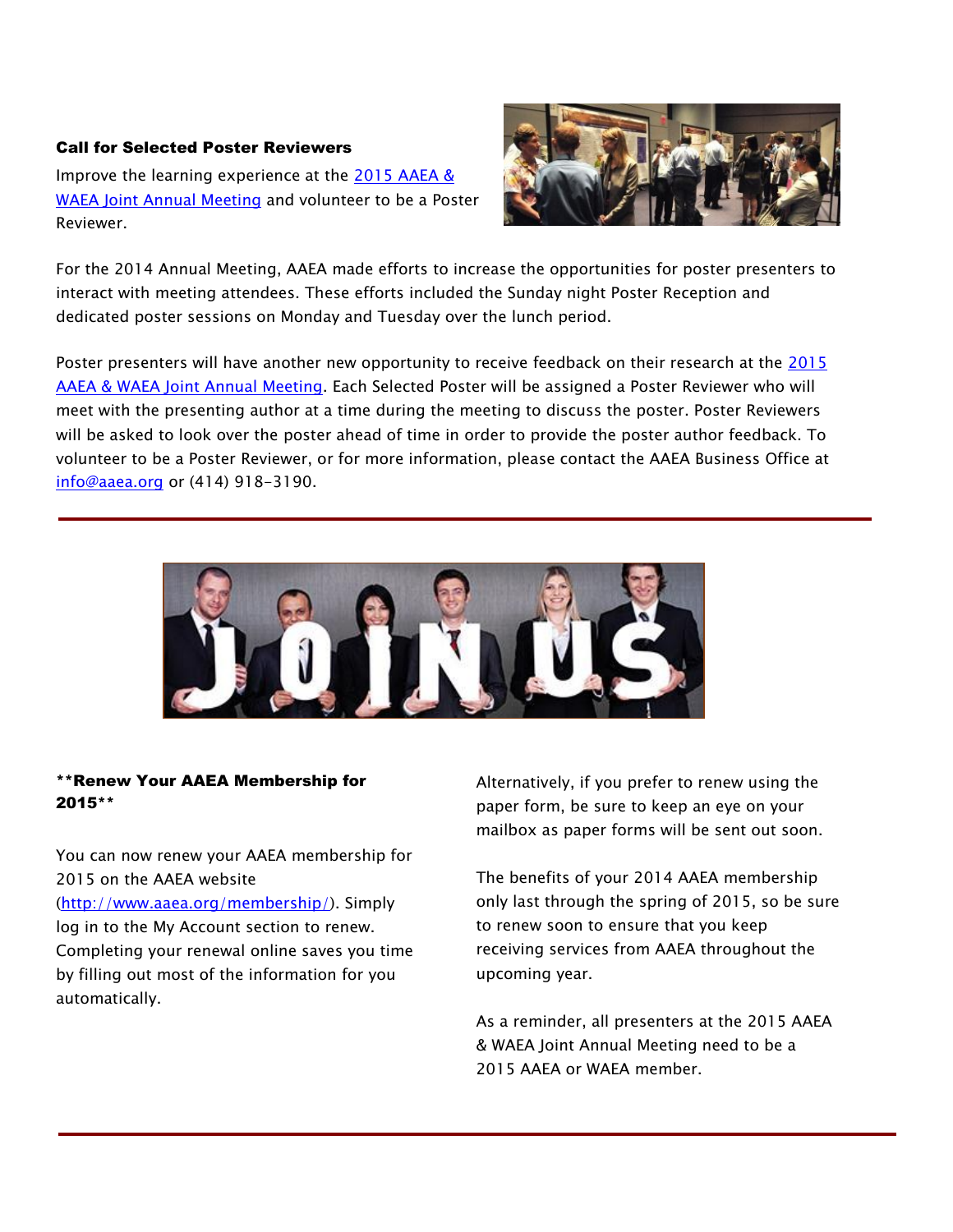

## **Undergraduate Student Section (SS-AAEA)**

#### Earl O. Heady Decision Sciences Spreadsheet Competition

The [Undergraduate Student Section of the AAEA \(SS-AAEA\)](http://www.aaea.org/membership/sections/ss-aaea/) would like to announce the new Earl O. Heady Decision Sciences Spreadsheet Competition. It will debut at the [2015 AAEA & WAEA Joint Annual](http://www.aaea.org/meetings/annual-meeting/2015-aaea--waea-joint-annual-meeting/san-francisco-on-demand/san-franciscon-on-demand-issue-1)  [Meeting](http://www.aaea.org/meetings/annual-meeting/2015-aaea--waea-joint-annual-meeting/san-francisco-on-demand/san-franciscon-on-demand-issue-1) in San Francisco. The purpose of the new competition is to provide a forum for undergraduate students to showcase their ability to address real world problems in agricultural and applied economics using a spreadsheet, as well as celebrate their success as experiential learners.

We thank Dr. Julie Caswell, the other members of the [AAEA Trust Committee,](http://www.aaea.org/about-aaea/aaea-committees#Trust) and the AAEA Executive [Board](http://www.aaea.org/about-aaea/aaea-executive-board) for their gracious support of this new experiential learning initiative through their AAEA Trust Grant program. Consequently, the award structure will be:

- 1st place \$400 to the student, a plaque, and recognition at the AAEA Annual Awards Ceremony
- 2nd place \$200 to the student
- 3rd place \$100 to the student

In the past, the Paper Competition was the only competition of the SS-AAEA to address undergraduate student research. With this second competition offering, we can now segment that market much better. The following highlights some major differences between the two research competitions:

#### The EOHDS Spreadsheet Competition

- Using sound economic principles as operationalized with a spreadsheet, students will solve a real world problem important to agricultural and applied economists.
- One student per project.
- Students submit a spreadsheet and a poster for evaluation.
- Students make a 5-minute presentation at the Joint Annual Meeting.

#### The Paper Competition

- Historically, students have done a literature review, collected data on an economic phenomenon, and tested hypotheses. The papers resemble a shorter version of a senior thesis.
- One student per paper.
- Students submit a paper for evaluation.
- Students make a 12-minute presentation at the Joint Annual Meeting.

Please visit<http://www.aaea.org/membership/sections/ss-aaea/aaea-annual-meeting> to access the new EOHDS Spreadsheet Competition Guidelines and forms. If further clarification is needed, please contact Steven Vickner at 614-551-1916 or [steven\\_vickner@wilmington.edu.](mailto:steven_vickner@wilmington.edu)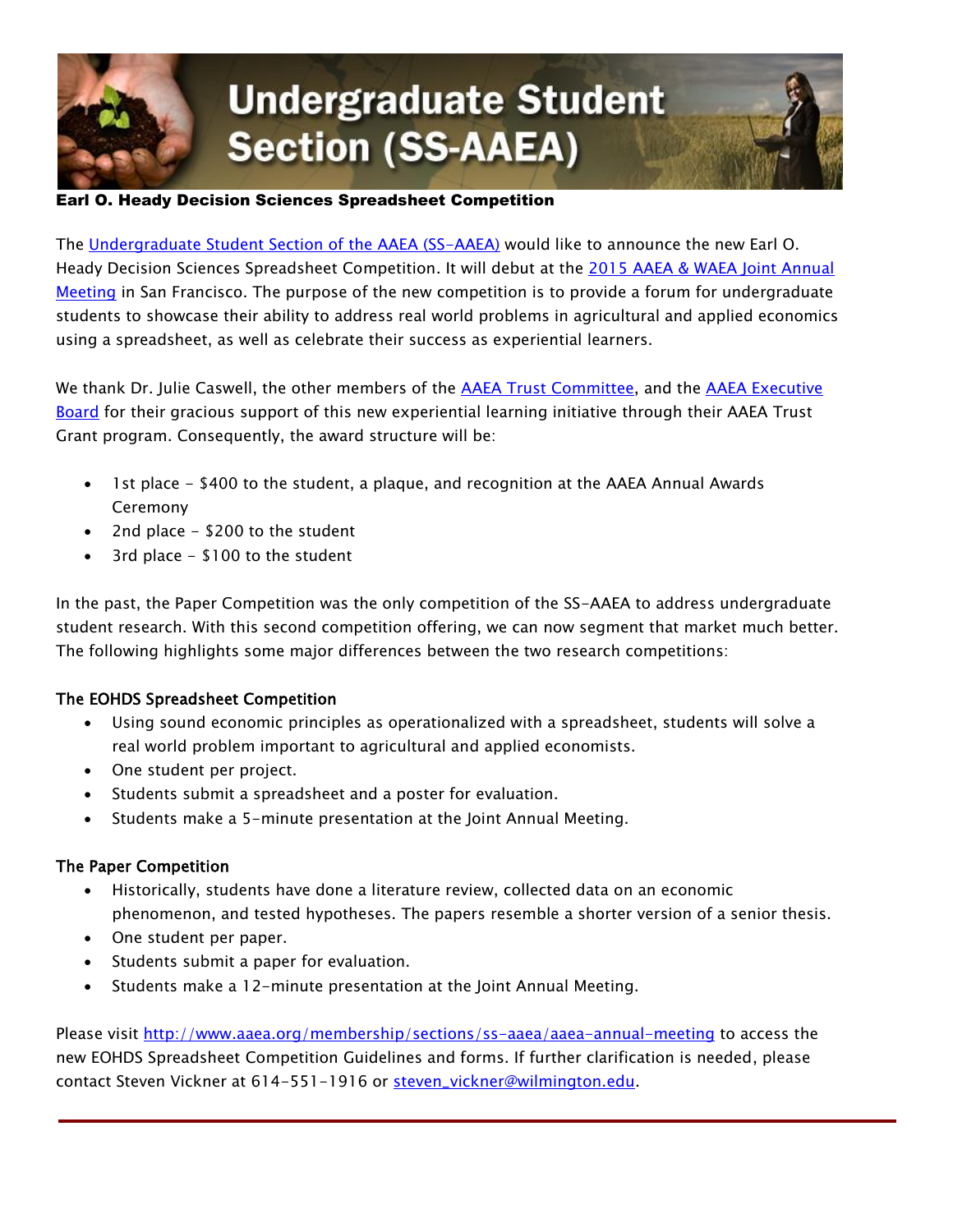#### The Exchange Page 7 (1996) and the exchange  $\mathsf{P}$

#### Other News

#### Call for Applications:

#### 2015 Richardson-Applebaum Scholarship Award

For Outstanding Research on Food Distribution and **Marketing** 

The Food Distribution Research Society (FDRS) is pleased to accept applications for the 2015 [Richardson-Applebaum Scholarship Award,](http://www.fdrsinc.org/fdrs-awards/#apple) which is awarded annually for outstanding student research in the area of food distribution and marketing. Broadly defined, this area encompasses all economic functions that occur between the farm gate and final consumer.

The competition is open to all graduate students with scholarly interest and career aspirations in the food distribution system who have completed the degree in 2014 or by May, 2015.

#### Award

- Cash stipends of:
	- o \$1,250 for the best PhD Dissertation
	- o \$750 for the best MS Thesis
	- o \$750 for the best MS Case Study or Research Paper
- Complementary student membership to FDRS
- Complementary conference registration fees and recognition at the 2015 FDRS Annual



Conference scheduled for October 9-14, 2015 in Philadelphia, PA. The recipients' domestic travel expenses will also be paid by the society.

 The PhD recipient is invited to present his/her research at the conference.

To apply submit the following electronically at [ac2479@msstate.edu](mailto:ac2479@msstate.edu)

- Cover letter
- A brief synopsis of academic training, career interests, career goals and objectives, and a description of any food industry experience and/or research experience
- Name, mailing address, phone number, and e-mail of the applicant
- A copy of the dissertation/thesis/case study
- A letter of recommendation from the academic advisor

Please visit the FDRS website at: [www.fdrsinc.org](http://www.fdrsinc.org/) or contact FDRS's Vice President for Education: Dr. Alba Collart at [ac2479@msstate.edu.](mailto:ac2479@msstate.edu)





#### **NAPLES, ITALY | March 25-27, 2015**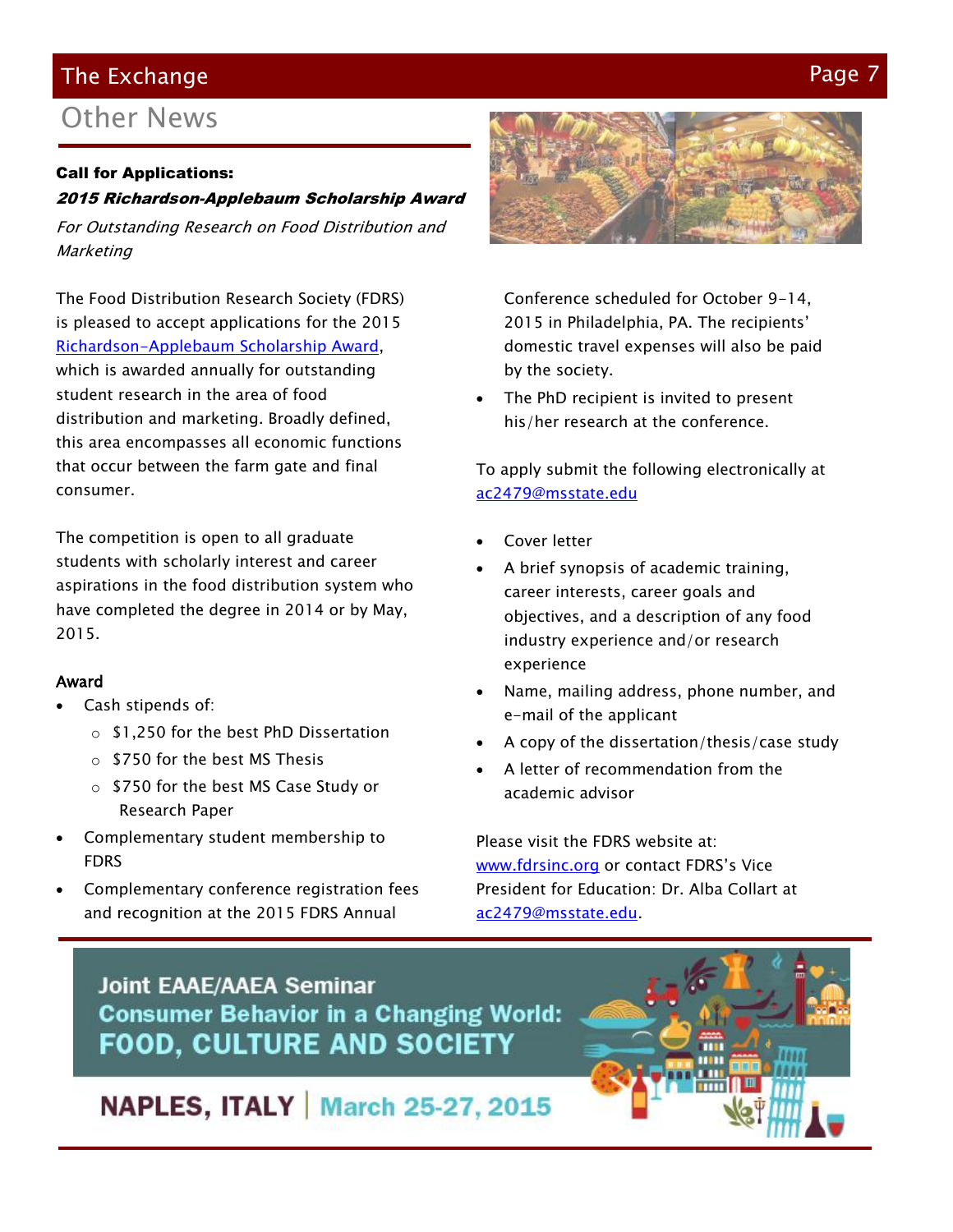

## CANADIAN JOURNAL OF Agricultural Economics

#### REVUE CANADIENNE D'Agroéconomie

#### Call for Papers:

Applications of Behavioural & Experimental Economics to Decision-Making in the Agricultural, Food and Resource Sectors

Editors: Jill E. Hobbs University of Saskatchewan & Siân Mooney, Boise State University

Motivation: Tools and insights from behavioural and experimental economics are increasingly important to problems faced by the agricultural, food and resource management sectors. The 2016 special issue of the *Canadian* [Journal of Agricultural Economics](http://caes.usask.ca/cjae/) (CJAE) will be dedicated to showcasing advances in and applications of behavioural and experimental economics as they apply to the agricultural, food and resource sectors. We are currently encouraging submissions with a strong behavioural or experimental economics grounding for consideration in this special issue. Possible topic areas include, but are not limited to:

- Food consumption decisions and health
- The influence of social media/social networks
- Attitudes toward the environment and the management of natural resources
- Decision-making at the firm (including farm) level
- Risk aversion and decision-making
- Applications to innovation, science and technology

The intent is to publish the special issue as the December 2016 issue of the CJAE.

How to Participate: Authors submitting to the special issue should note the following:

- Abstracts should be between 500-800 words
- Papers submitted will be subject to a double-blind peer review process
- Authors agree to pay normal page charges for the CJAE (currently C\$75 per page)
- Authors will abide by the copyright agreement of the CJAE
- Authors will submit an original research paper that has not previously been published
- At least one author will be a member of the Canadian Agricultural Economics Society

#### The following deadlines will be strictly adhered to:

- March 15, 2015, abstracts due.
- April 30, 2015, authors informed of selection decision for full papers.
- September 1, 2015, first draft of papers due.
- October 31, 2015, first round of reviews due.
- February 1, 2016, revised papers due.
- April 1, 2016, second round of reviews due.
- May 31, 2016, FINAL PAPER DUE.

Abstracts should be submitted to [cjae@uvic.ca](mailto:cjae@uvic.ca) by March 15, 2015 with an e-mail subject line indicating "submission for special issue 2016".